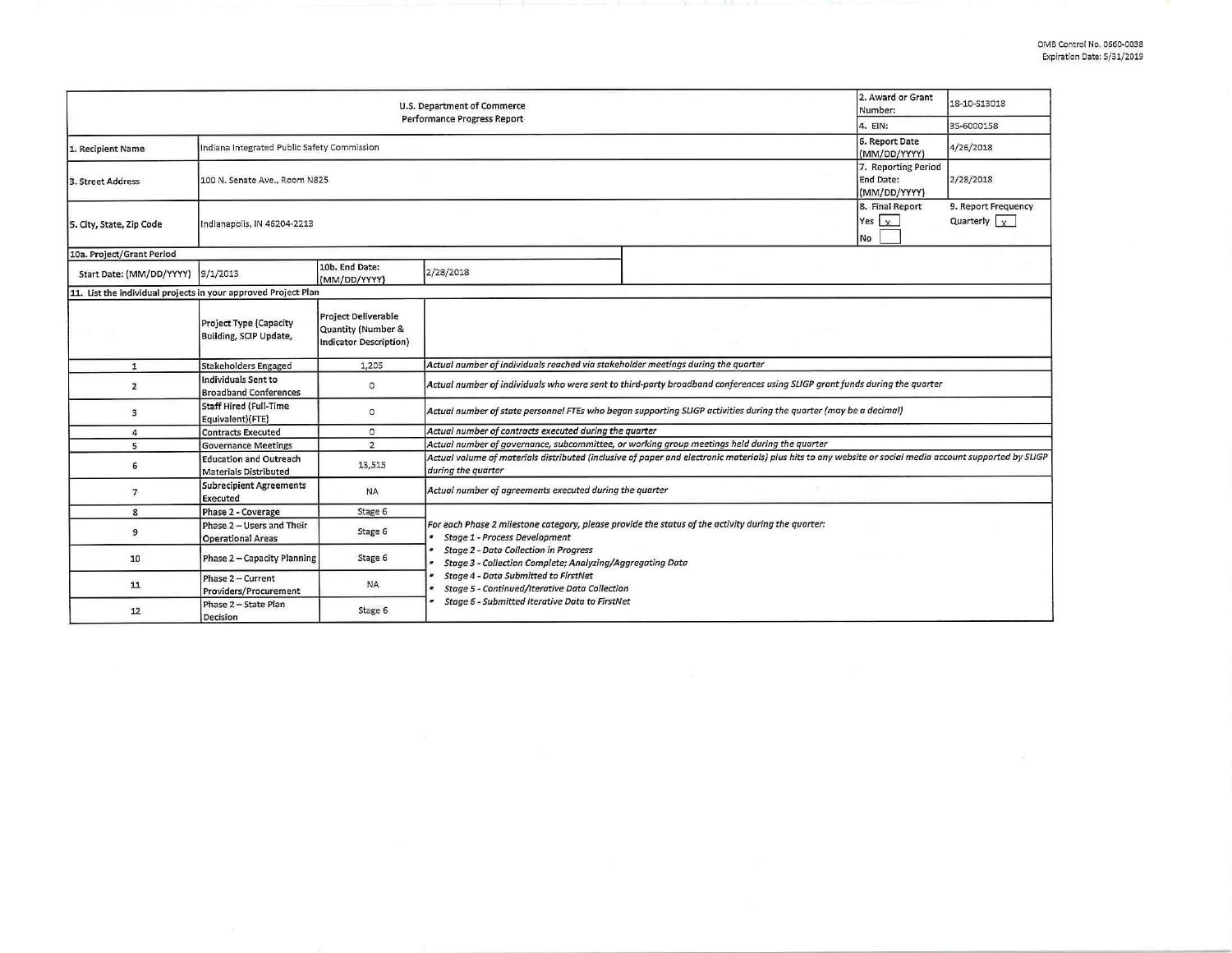| next quarter; and any additional project milestones or information.                                                 |       | 11a. Describe your progress meeting each major activity/milestone approved in the Baseline Report for this project; any challenges or obstacles encountered and mitigation strategies you have employed; planned major activit<br>1. Stakeholder Meetings - Project team members attended 25 stakeholder meetings (1205 attendees) this quarter, including 7 District Planning Council (DPC) meetings and 15 county, agency and association meetings. Also, atte                                                                                                                                                                                |        |  |  |  |  |
|---------------------------------------------------------------------------------------------------------------------|-------|-------------------------------------------------------------------------------------------------------------------------------------------------------------------------------------------------------------------------------------------------------------------------------------------------------------------------------------------------------------------------------------------------------------------------------------------------------------------------------------------------------------------------------------------------------------------------------------------------------------------------------------------------|--------|--|--|--|--|
| association conference for stakeholder outreach:<br>· Indiana Association of Chiefs of Police Mid-Winder Conference |       |                                                                                                                                                                                                                                                                                                                                                                                                                                                                                                                                                                                                                                                 |        |  |  |  |  |
| 2. Broadband Conferences - No broadband conferences were attended.                                                  |       |                                                                                                                                                                                                                                                                                                                                                                                                                                                                                                                                                                                                                                                 |        |  |  |  |  |
| 3. Staff Hired (FTE) - No new staff was hired.                                                                      |       |                                                                                                                                                                                                                                                                                                                                                                                                                                                                                                                                                                                                                                                 |        |  |  |  |  |
| 4. Contract Executions - No new contracts were executed.                                                            |       |                                                                                                                                                                                                                                                                                                                                                                                                                                                                                                                                                                                                                                                 |        |  |  |  |  |
| activity details were provided at all meetings.                                                                     |       | 5. Governance Meetings - Two governance meetings were held in this reporting period. The Statewide Interoperability Executive Committee (SIEC) held monthly meetings on January 16th and February 20th. FirstNet/ broadband up                                                                                                                                                                                                                                                                                                                                                                                                                  |        |  |  |  |  |
| Twitter had 1,327 Twitter views.                                                                                    |       | 6. Education and Outreach Materials Distributed -13,515 materials were distributed for outreach and education, including: one Indiana FirstNet newsletter, Indiana FirstNet Facebook had 7,527 views during the quarter and In                                                                                                                                                                                                                                                                                                                                                                                                                  |        |  |  |  |  |
| 7. Other Activities                                                                                                 |       | . Project team continues to meet bi-weekly to discuss broadband issues, strategy and logistics.<br>. Project team released one newsletter. This was released using the stakeholder database of 4,500+ recipients.<br>. Project team updated the Indiana FirstNet Website, including information related to the opt-in decision of the state.<br>8. Project team attended all NCSWIC and FirstNet/NTIA webinars and participated in the SPOC calls.                                                                                                                                                                                              |        |  |  |  |  |
|                                                                                                                     |       | 11b. If the project team anticipates requesting any changes to the approved Baseline Report in the next quarter, describe those below. Note that any substantive changes to the Baseline Report must be approved by the Depart                                                                                                                                                                                                                                                                                                                                                                                                                  |        |  |  |  |  |
| Commerce before implementation.                                                                                     |       |                                                                                                                                                                                                                                                                                                                                                                                                                                                                                                                                                                                                                                                 |        |  |  |  |  |
| N/A                                                                                                                 |       |                                                                                                                                                                                                                                                                                                                                                                                                                                                                                                                                                                                                                                                 |        |  |  |  |  |
|                                                                                                                     |       | 11c. Provide any other information that would be useful to NTIA as it assesses this project's progress.<br><>The State of Indiana recently deployed a new module in its PeopleSoft Financial system. The new module revealed errors in the figures reported on past quarterly FFRs submitted by this agency. The figures shown on this FF<br>ending 12/31/2017 reflect true and accurate cash receipts and cash disbursements. Please be aware that PPRs for SLIGP quarters 4-17 must be revised and resubmitted by this agency.<br>11d. Describe any success stories or best practices you have identified. Please be as specific as possible. |        |  |  |  |  |
| 12. Personnel                                                                                                       |       |                                                                                                                                                                                                                                                                                                                                                                                                                                                                                                                                                                                                                                                 |        |  |  |  |  |
|                                                                                                                     |       | 12a. If the project is not fully staffed, describe how any lack of staffing may impact the project's time line and when the project will be fully staffed.                                                                                                                                                                                                                                                                                                                                                                                                                                                                                      |        |  |  |  |  |
|                                                                                                                     |       | The state hiring freeze was lifted this year and IPSC was able to fill its vacant Field Coordinator in July 2017.                                                                                                                                                                                                                                                                                                                                                                                                                                                                                                                               |        |  |  |  |  |
|                                                                                                                     |       | 12b. Staffing Table - Please include all staff that have contributed time to the project. Please do not remove individuals from this table.                                                                                                                                                                                                                                                                                                                                                                                                                                                                                                     |        |  |  |  |  |
| Job Title                                                                                                           | FTE%  | Project (s) Assigned                                                                                                                                                                                                                                                                                                                                                                                                                                                                                                                                                                                                                            | Change |  |  |  |  |
| <b>Executive Director</b>                                                                                           | 0.15  | FirstNet Single Point of Contact                                                                                                                                                                                                                                                                                                                                                                                                                                                                                                                                                                                                                |        |  |  |  |  |
| Statewide Interoperability<br>Coordinator (SWIC)                                                                    | 0.50  | Provides project oversight                                                                                                                                                                                                                                                                                                                                                                                                                                                                                                                                                                                                                      |        |  |  |  |  |
| <b>Communications Director</b>                                                                                      | 0.50  | Directs outreach program and oversee grant reporting                                                                                                                                                                                                                                                                                                                                                                                                                                                                                                                                                                                            |        |  |  |  |  |
| Comptroller                                                                                                         | 0.15  | Supports budgetary and financial requirements, including grants and RFPs                                                                                                                                                                                                                                                                                                                                                                                                                                                                                                                                                                        |        |  |  |  |  |
| <b>Operations Manager</b>                                                                                           | 0.05  | Provides operational support                                                                                                                                                                                                                                                                                                                                                                                                                                                                                                                                                                                                                    |        |  |  |  |  |
| Logistics Manager                                                                                                   | 0.05  | Provides technical guidance (SME)                                                                                                                                                                                                                                                                                                                                                                                                                                                                                                                                                                                                               |        |  |  |  |  |
| <b>Field Coordinator</b>                                                                                            | 0.50  | Provides outreach/education                                                                                                                                                                                                                                                                                                                                                                                                                                                                                                                                                                                                                     |        |  |  |  |  |
| <b>Field Coordinator</b>                                                                                            | 0.50  | Provides outreach/education                                                                                                                                                                                                                                                                                                                                                                                                                                                                                                                                                                                                                     |        |  |  |  |  |
| Administrative Assistant                                                                                            | 0.05  | Provides administrative support for governance meetings and other project requirements                                                                                                                                                                                                                                                                                                                                                                                                                                                                                                                                                          |        |  |  |  |  |
| Clerk                                                                                                               | 0.045 | Provides clerical support                                                                                                                                                                                                                                                                                                                                                                                                                                                                                                                                                                                                                       |        |  |  |  |  |
| Co-chair of Exec Comm (IN DHS<br>Dir)                                                                               | 0.05  | Provides Governance                                                                                                                                                                                                                                                                                                                                                                                                                                                                                                                                                                                                                             |        |  |  |  |  |
| Co-chair of Exec Comm (CIO)                                                                                         | 0.05  | Provides Governance                                                                                                                                                                                                                                                                                                                                                                                                                                                                                                                                                                                                                             |        |  |  |  |  |
| <b>GIS Coordinator</b>                                                                                              | 0.07  | Provides technical guidance (SME)                                                                                                                                                                                                                                                                                                                                                                                                                                                                                                                                                                                                               |        |  |  |  |  |
|                                                                                                                     |       |                                                                                                                                                                                                                                                                                                                                                                                                                                                                                                                                                                                                                                                 |        |  |  |  |  |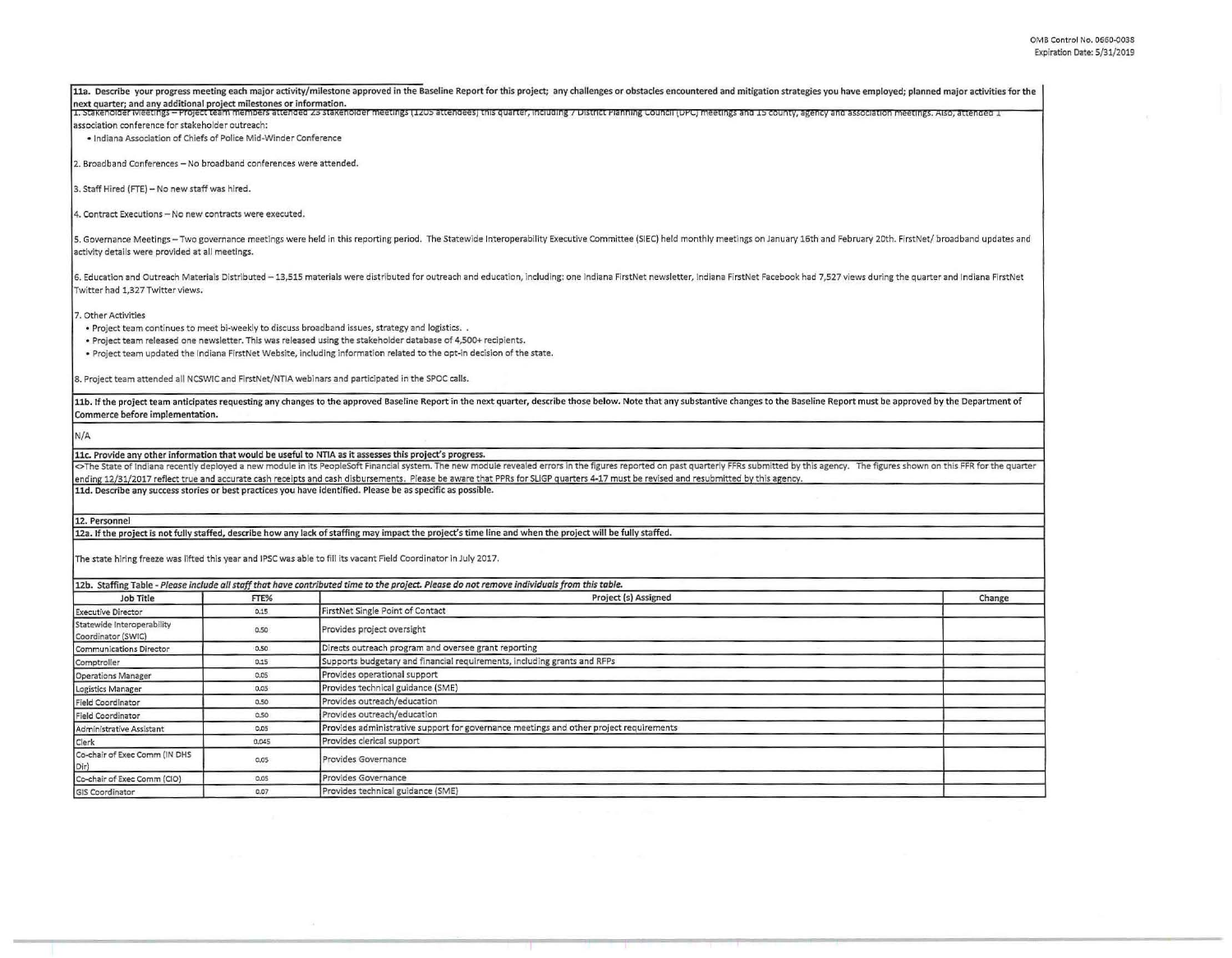| 13. Subcontracts (Vendors and/or Subrecipients)                                  | 13a. Subcontracts Table - Include all subcontractors. The totals from this table must equal the "Subcontracts Total" in Question 14f.                                                           |                                  |                                       |                               |                         |                                           |                                                |                                          |
|----------------------------------------------------------------------------------|-------------------------------------------------------------------------------------------------------------------------------------------------------------------------------------------------|----------------------------------|---------------------------------------|-------------------------------|-------------------------|-------------------------------------------|------------------------------------------------|------------------------------------------|
| Name                                                                             | <b>Subcontract Purpose</b>                                                                                                                                                                      | Type<br>(Vendor/Subrec.)         | RFP/RFQ Issued (Y/N)                  | Contract<br>Executed<br>(Y/N) | <b>Start Date</b>       | <b>End Date</b>                           | <b>Total Federal Funds</b><br>Allocated        | <b>Total Matching Funds</b><br>Allocated |
| ProCaM Inc.                                                                      | Conference Planner                                                                                                                                                                              | vendor                           | N                                     | Y                             | 9/1/2014                | 8/31/2017                                 | \$42,075.00                                    | \$0.00                                   |
| Michael Baker Internatl (via<br>Guidesoft)                                       | focus group convener; data collection                                                                                                                                                           | vendor                           | $\vee$                                | Y                             | 7/8/2015                | 12/8/2015                                 | \$89,000.00                                    | \$0.00                                   |
| Crowe Horwath LLP                                                                | project management                                                                                                                                                                              | vendor                           | Y                                     | Y                             | 7/12/2016               | 5/31/2018                                 | \$1,799,775.00                                 | \$0.00                                   |
|                                                                                  | 13b. Describe any challenges encountered with vendors and/or subrecipients.                                                                                                                     |                                  |                                       |                               |                         |                                           |                                                |                                          |
| 14. Budget Worksheet<br>vi                                                       |                                                                                                                                                                                                 |                                  |                                       |                               |                         |                                           |                                                |                                          |
|                                                                                  | Only list matching funds that the Department of Commerce has already approved.                                                                                                                  |                                  |                                       |                               |                         |                                           |                                                |                                          |
| Project Budget Element (1)                                                       |                                                                                                                                                                                                 | <b>Federal Funds Awarded (2)</b> | <b>Approved Matching</b><br>Funds (3) |                               | <b>Total Budget (4)</b> | <b>Federal Funds Expended</b><br>(5)      | <b>Approved Matching</b><br>Funds Expended (6) | <b>Total funds Expended</b><br>(7)       |
| a. Personnel Salaries                                                            |                                                                                                                                                                                                 | \$0.00                           | \$459,864.00                          |                               | \$459,864.00            | \$0.00                                    | \$449,383.09                                   | \$449,383.09                             |
| b. Personnel Fringe Benefits                                                     |                                                                                                                                                                                                 | \$0.00                           | \$128,762.00                          |                               | \$128,762.00            | \$0.00                                    | \$125,832.85                                   | \$125,832.85                             |
| c. Travel                                                                        |                                                                                                                                                                                                 | \$343,354.00                     | \$0.00                                |                               | \$343,354.00            | \$41,305.19                               | \$0.00                                         | \$41,305.19                              |
| d. Equipment                                                                     |                                                                                                                                                                                                 | \$0.00                           | \$0.00                                |                               | \$0.00                  | \$0.00                                    | \$0.00                                         | \$0.00                                   |
| e. Materials/Supplies                                                            |                                                                                                                                                                                                 | \$4,800.00                       | \$0.00                                |                               | \$4,800.00              | \$2,304.75                                | \$0.00                                         | \$2,304.75                               |
| f. Subcontracts Total                                                            |                                                                                                                                                                                                 | \$1,930,850.00                   | \$0.00                                |                               | \$1,930,850.00          | \$1,890,054.59                            | \$0.00                                         | \$1,890,054.59                           |
| g. Other                                                                         |                                                                                                                                                                                                 | \$75,500.00                      | \$0.00                                |                               | \$75,500.00             | \$46,827.51                               | \$0.00                                         | \$46,827.51                              |
| h. Indirect                                                                      |                                                                                                                                                                                                 | \$0.00                           | \$0.00                                | \$0.00                        |                         | \$0.00                                    | \$0.00                                         | \$0.00                                   |
| i. Total Costs                                                                   | \$2,354,504.00                                                                                                                                                                                  |                                  | \$588,626.00                          | \$2,943,130.00                |                         | \$1,980,492.04                            | \$575,215.94                                   | \$2,555,707.98                           |
| .% of Total                                                                      |                                                                                                                                                                                                 | 80%                              | 20%                                   | 100%                          |                         | 77%                                       | 23%                                            | 100%                                     |
|                                                                                  | 15. Certification: I certify to the best of my knowledge and belief that this report is correct and complete for performance of activities for the purpose(s) set forth in the award documents. |                                  |                                       |                               |                         |                                           |                                                |                                          |
| 16a. Typed or printed name and title of Authorized Certifying Official:          |                                                                                                                                                                                                 |                                  |                                       |                               |                         | 16c. Telephone (area<br>code, number, and | 317-232-8993                                   |                                          |
| David W. Vice, Executive Director<br>Indiana Integrated Public Safety Commission |                                                                                                                                                                                                 |                                  |                                       |                               |                         | extension)                                |                                                |                                          |
| FirstNet SPOC<br>auc co                                                          |                                                                                                                                                                                                 |                                  |                                       |                               |                         | 16d. Email Address:                       | dvice@ipsc.in.gov                              |                                          |
| 16b. Signature of Authorized Certifying Official:                                |                                                                                                                                                                                                 |                                  |                                       |                               |                         |                                           |                                                |                                          |
|                                                                                  |                                                                                                                                                                                                 |                                  |                                       |                               |                         | Date:                                     | 4/26/2018                                      |                                          |

 $\sim 10^{-1}$